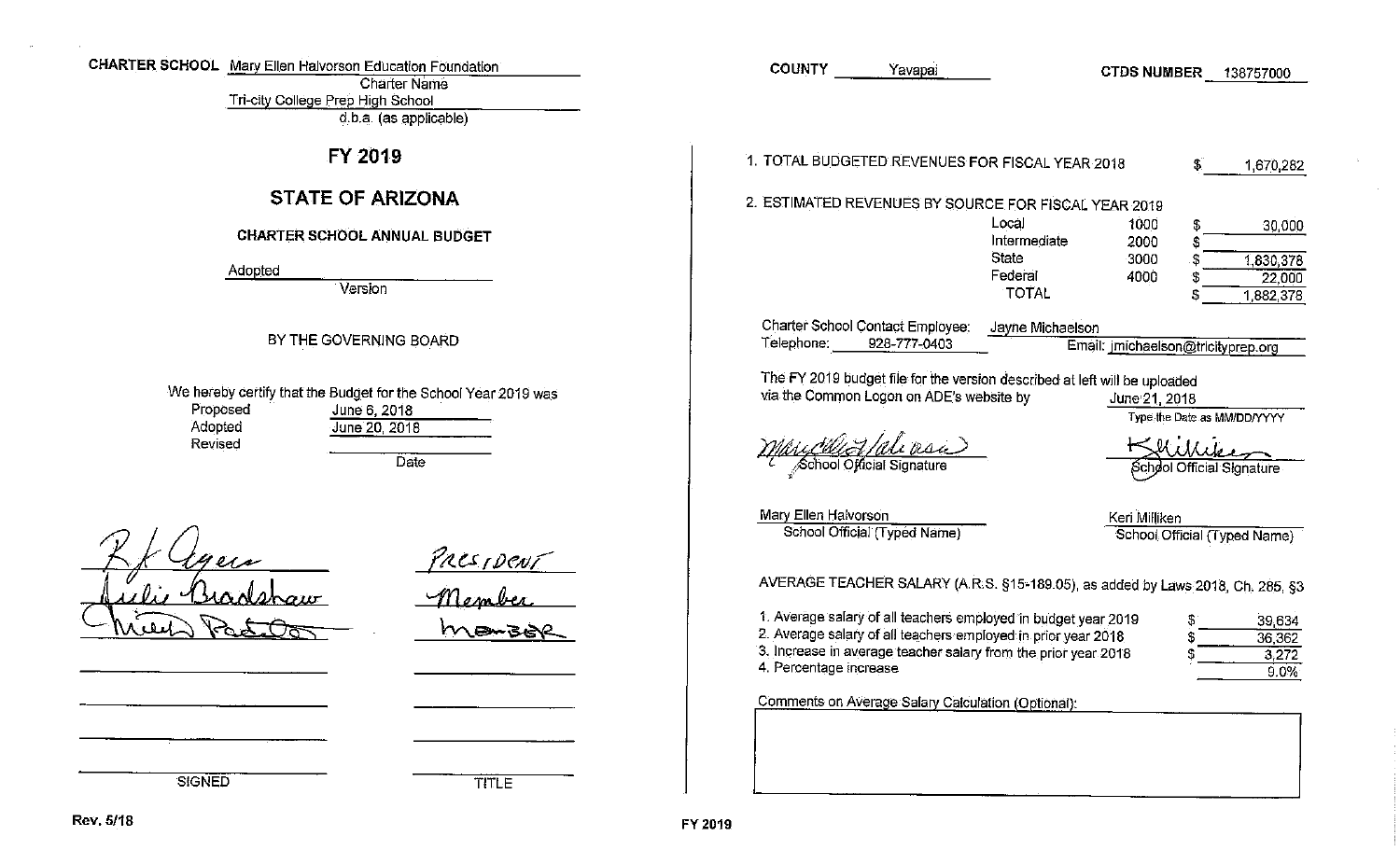## **CHARTER CONTACT INFORMATION**

|                                               | Prefix | <b>First Name</b> | Last Name       | Suffix | <b>Email Address</b>             | Telephone Number |
|-----------------------------------------------|--------|-------------------|-----------------|--------|----------------------------------|------------------|
| <b>Charter Representative</b>                 | וש     | Mary Ellen        | Halvorson       |        | mehalvorson@tricityprep.org      | 928-777-0403     |
| <b>Charter Representative</b>                 | Mrs.   | Keri              | Milliken        |        | milliken@tricityprep.org         | 928-777-0403     |
| Executive Assistant to Charter Representative | Mrs.   | Tiffany           | Haller          |        | haller@tricityprep.org           | 928-777-0403     |
| <b>Business Manager</b>                       | Mr.    | William           | Batzli          |        | batzli@tricityprep.org           | 928-777-0403     |
| AzEDS/ADM Data Coordinator                    | IMs.   | Jayne             | Michaelson      |        | jmichaelson@tricityprep.org      | 928-777-0403     |
| <b>SPED Data Coordinator</b>                  | Mrs.   | Tamela            | Halvorson       |        | tamela.halvorson@tricityprep.org | 928-777-0403     |
| <b>Governing Board Member</b>                 | Mr.    | Robert            | Ayers           |        | rayers@tricityprep.org           |                  |
| <b>Governing Board Member</b>                 | Mr.    | Arthur            | Siegel          |        | asiegel@tricityprep.org          |                  |
| <b>Governing Board Member</b>                 | Mrs.   | Karen             | <b>Norris</b>   |        | knorris@tricityprep.org          |                  |
| <b>Governing Board Member</b>                 | IMr.   | James M.          | Padilla         |        | mpadilla@tricityprep.org         |                  |
| <b>Governing Board Member</b>                 | Ms.    | Julie             | <b>Bradshaw</b> |        | jbradshaw@tricityprep.org        |                  |
| <b>Governing Board Member</b>                 |        |                   |                 |        |                                  |                  |
| <b>Governing Board Member</b>                 |        |                   |                 |        |                                  |                  |
| <b>Governing Board Member</b>                 |        |                   |                 |        |                                  |                  |
| <b>Governing Board Member</b>                 |        |                   |                 |        |                                  |                  |

Student Information System (SIS) Vendor

Reference

Charter's Website Address

tricityprep.org

Tyler Technologies (Schoolmaster)

SELECT from Dropdown

Page

**Instruction**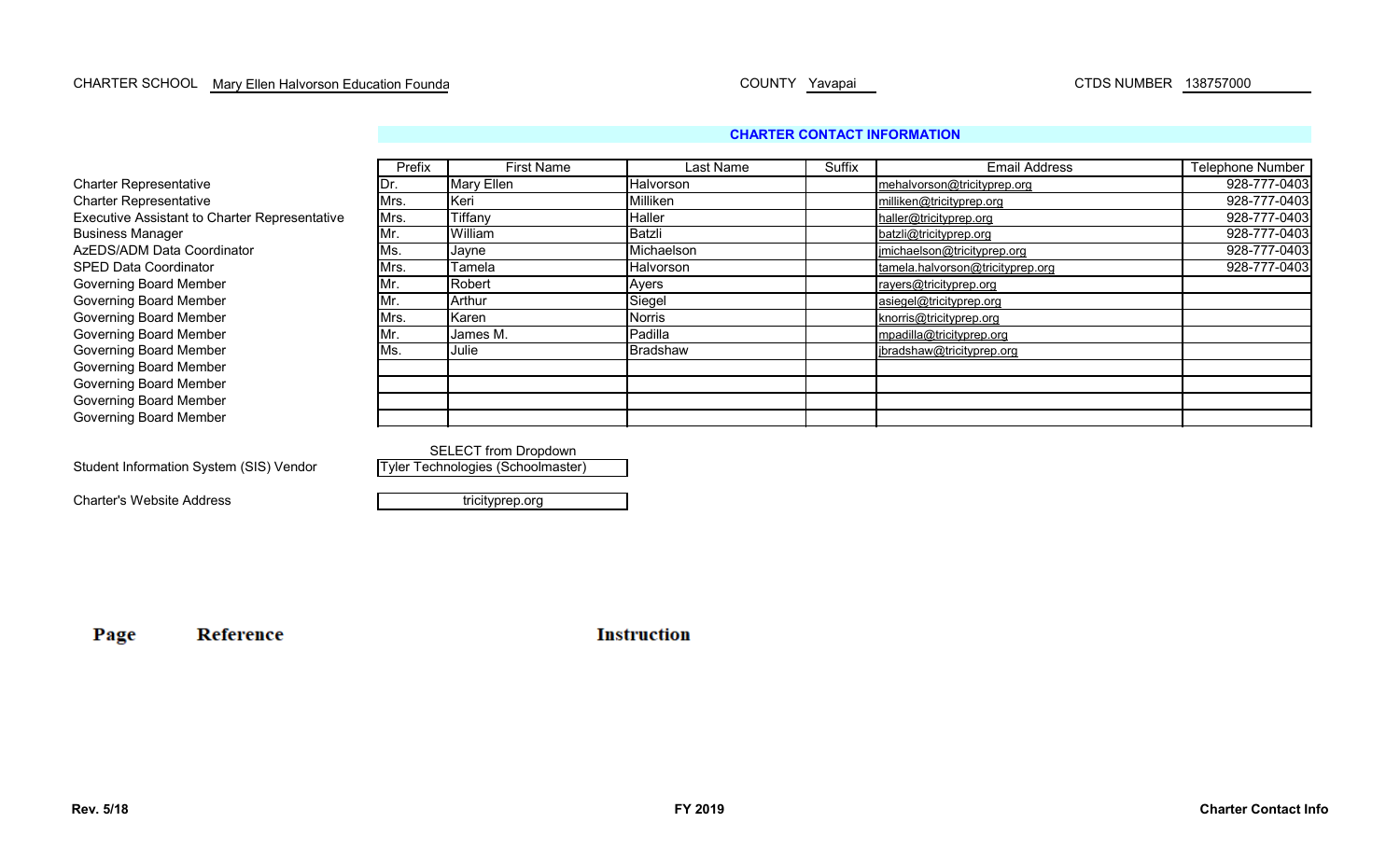| <b>CHARTER SCHOOL Mary Ellen Halvorson Education Foundation</b> |                   |                 |                 | <b>COUNTY</b> | Yavapai  |        |               | <b>CTDS NUMBER</b> | 138757000     |
|-----------------------------------------------------------------|-------------------|-----------------|-----------------|---------------|----------|--------|---------------|--------------------|---------------|
|                                                                 |                   |                 |                 | Purchased     |          |        | <b>Totals</b> |                    |               |
| <b>EXPENSES</b>                                                 |                   |                 | Employee        | Services      |          |        | Prior         | <b>Budget</b>      | %             |
|                                                                 |                   | <b>Salaries</b> | <b>Benefits</b> | 6300, 6400,   | Supplies | Other  | Year          | Year               | Increase/     |
| 1000 Schoolwide Project                                         |                   | 6100            | 6200            | 6500          | 6600     | 6800   | 2018          | 2019               | Decrease      |
| 100 Regular Education                                           |                   |                 |                 |               |          |        |               |                    |               |
| 1000 Instruction                                                |                   | 797,698         | 290,419         | 134,260       | 27,734   | 62,720 | 1,232,737     | 1,312,831          | $6.5\%$ 1.    |
| <b>Support Services</b>                                         |                   |                 |                 |               |          |        |               |                    |               |
| 2100 Students                                                   |                   | 9,464           | 6,166           |               |          |        | $\Omega$      | 15,630             | 100.0% 2.     |
| 2200 Instruction                                                |                   |                 |                 |               |          |        | $\Omega$      | $\Omega$           |               |
| 2300 General Administration                                     |                   | 26,981          | 4,905           | 147           |          |        | 29,160        | 32,033             | $9.9\%$ 4.    |
| 2400 School Administration                                      |                   | 62,039          | 35,808          | 14,210        | 735      |        | 97,588        | 112,792            | 15.6% 5.      |
| 2500 Central Services                                           |                   |                 |                 | 56,840        | 1,421    | 98     | 80,066        | 58,359             | $-27.1\%$ 6.  |
| 2600 Operation & Maintenance of Plant                           |                   | 34,798          | 17,326          | 6,664         | 6,566    | 29,400 | 60,002        | 94,754             | 57.9% 7.      |
| 2900 Other Support Services                                     | 8                 |                 |                 |               |          |        | 0             | $\mathbf{0}$       | 18.           |
| 3000 Operation of Noninstructional Services                     | 9                 |                 |                 |               |          |        | 0             | $\mathbf 0$        | 19.           |
| 4000 Facilities Acquisition & Construction                      | 10.               |                 |                 |               |          |        | $\mathbf 0$   | $\mathbf 0$        | 10.           |
| 5000 Debt Service                                               | 11                |                 |                 |               |          |        | $\mathbf{0}$  | $\mathbf 0$        | 111.          |
| 610 School-Sponsored Cocurricular Activities                    | 12.               |                 |                 | 2,300         | 120      | 1,000  | 4,200         | 3,420              | $-18.6\%$ 12. |
| 620 School-Sponsored Athletics                                  | 13.               |                 |                 | 1,800         |          |        | 2,300         | 1,800              | $-21.7%$ 13.  |
| 630, 700, 800, 900 Other Programs                               | 14.               |                 |                 |               |          |        |               | $\Omega$           | 14.           |
| Subtotal (lines 1-14)                                           | 15.               | 930,980         | 354,624         | 216,221       | 36,576   | 93,218 | 1,506,053     | 1,631,619          | 8.3% 15.      |
| <b>200 Special Education</b>                                    |                   |                 |                 |               |          |        |               |                    |               |
| 1000 Instruction                                                | 16.               | 25,345          | 8,989           | 2,740         | 566      | 1,280  | 46,657        | 38,920             | $-16.6\%$ 16. |
| <b>Support Services</b>                                         |                   |                 |                 |               |          |        |               |                    |               |
| 2100 Students                                                   | 17.               | 14,196          | 9,250           | 11,800        |          |        | 23,502        | 35,246             | 50.0% 17.     |
| 2200 Instruction                                                | 18.               |                 |                 |               |          |        | $\Omega$      | $\Omega$           | 18.           |
| 2300 General Administration                                     | 19.               | 551             | 100             | 3             |          |        | 570           | 654                | 14.7% 19.     |
| 2400 School Administration                                      | 20                | 1,266           | 731             | 290           | 15       |        | 1,993         | 2,302              | 15.5% 20.     |
| 2500 Central Services                                           | 21                |                 |                 | 1,160         | 29       | 2      | 1,634         | 1,191              | $-27.1\%$ 21  |
| 2600 Operation & Maintenance of Plant                           | 22                | 710             | 354             | 136           | 134      | 600    | 1,225         | 1,934              | 57.9% 22.     |
| 2900 Other Support Services                                     | 23                |                 |                 |               |          |        | $\Omega$      | $\mathbf{0}$       | 23.           |
| 3000 Operation of Noninstructional Services                     | 24                |                 |                 |               |          |        | 0             | $\mathbf{0}$       | 24            |
| 4000 Facilities Acquisition & Construction                      | 25.               |                 |                 |               |          |        | $\Omega$      | $\mathbf{0}$       | 25.           |
| 5000 Debt Service                                               | 26.               |                 |                 |               |          |        |               | $\Omega$           | <b>26</b>     |
| Subtotal (lines 16-26)                                          | 27                | 42,068          | 19,424          | 16,129        | 744      | 1,882  | 75,581        | 80,247             | $6.2\%$ 27.   |
| 400 Pupil Transportation                                        | $\overline{28}$ . |                 |                 |               |          |        | $\mathbf 0$   | $\mathbf{0}$       | 28.           |
| 530 Dropout Prevention Programs                                 | 29.1              |                 |                 |               |          |        | $\Omega$      | $\Omega$           | 129.          |
| 540 Joint Career & Technical Ed. & Vocational Ed. Center        | 30.               |                 |                 |               |          |        | $\mathbf{0}$  | $\overline{0}$     | 130.          |
| 550 K-3 Reading                                                 | 31.               |                 |                 |               |          |        | 0             | $\Omega$           | 131.          |
| Subtotal (lines 15 and 27-31)                                   | 32.               | 973,048         | 374,048         | 232,350       | 37,320   | 95,100 | 1,581,634     | 1,711,866          | 8.2% 32.      |
| Classroom Site Projects (from page 3, line 40)                  | 33.               | 82,324          | 15,548          | 13,572        | 5,816    |        | 111,886       | 117,260            | 4.8% 33.      |
| Instructional Improvement Project (from page 2, line 5)         | 34.               |                 |                 |               |          |        | 0             | 6,611              | 34.           |
| Structured English Immersion Project (from page 4, line 11)     | 35.               | 0               | 0               | 0             | 0        | 0      | 0             | $\Omega$           | 35.           |
| Compensatory Instruction Project (from page 4, line 22)         | 36.               | $\overline{0}$  | $\mathbf 0$     | $\mathbf{0}$  | 0        | 0      | $\mathbf 0$   | $\mathbf{0}$       | 36.           |
| Federal and State Projects (from page 2, line 32)               | 37.               |                 |                 |               |          |        | 0             | $\mathbf{0}$       | ]37.          |
| Total (lines 32-37)                                             | 38.               | 1,055,372       | 389,596         | 245,922       | 43,136   | 95,100 | 1,693,520     | 1,835,737          | $8.4\%$ 38.   |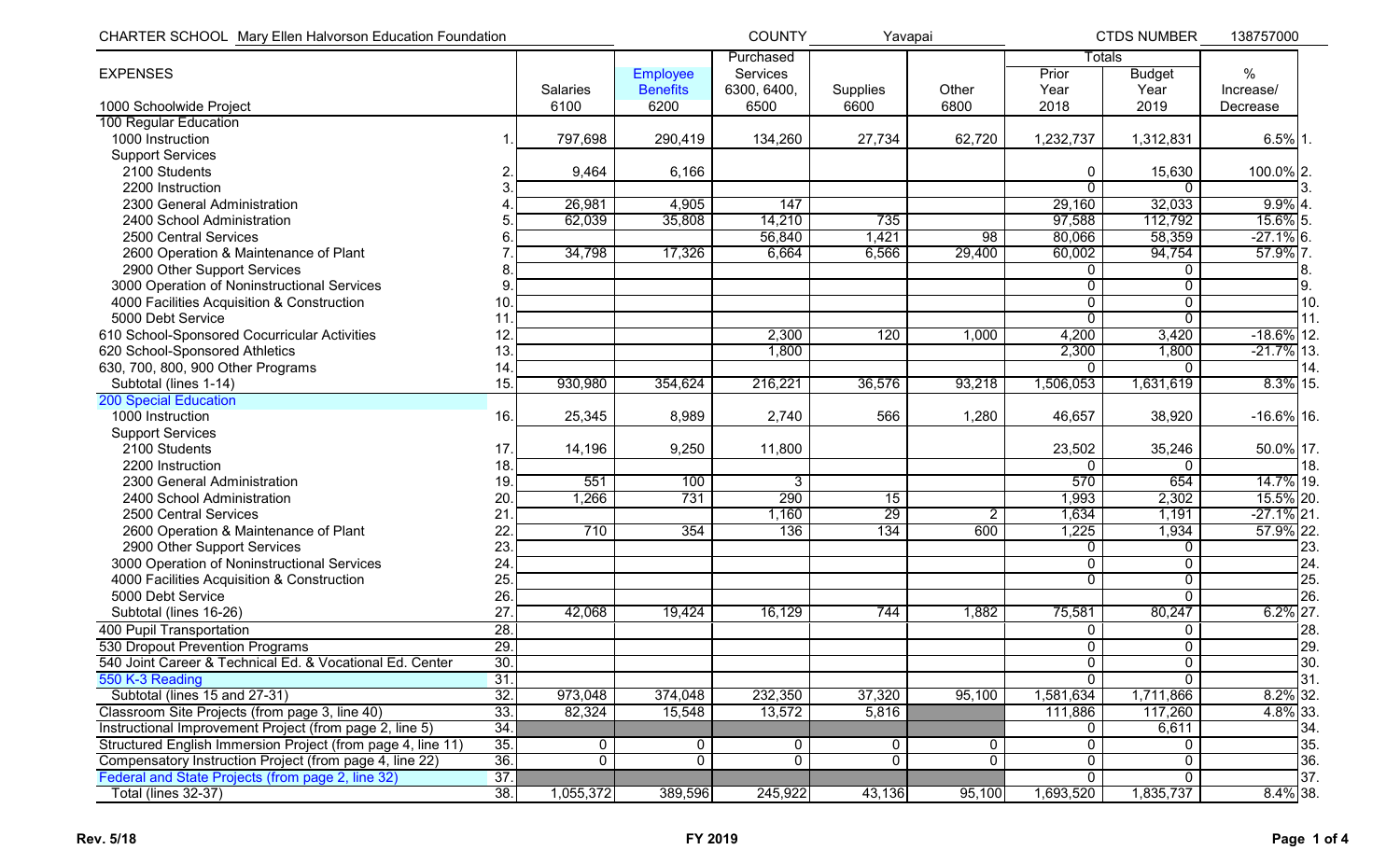CHARTER SCHOOL COUNTY CTDS NUMBER 138757000 Mary Ellen Halvorson Education Foundation Yavapai 1100-1399 FEDERAL PROJECTSPrior Year 2018Budget Year 20191. 1100-1130 ESEA Title I-Helping Disadvantaged Children **0 1. 1. 1. Total All Disability Classifications** 75,581 80,247 1. 2. 1140-1150 ESEA Title II-Prof. Dev. And Technology  $\begin{array}{|c|c|c|c|c|c|}\n\hline\n& 0 & 2. & 2. & \text{Gifted Education} \\
\hline\n3. & 1160 & \text{FSEA Title IV-21st Century Schools} & & & & & \\
\hline\n0. & & & & & \\
\hline\n\end{array}$ 3. 1160 ESEA Title IV-21st Century Schools **Canadia Costs** 0 3. 3. ELL Incremental Costs 0 3. 3. BLL Incremental Costs 4. 1170-1180 ESEA Title V-Promote Informed Parent Choice 0 0 4. 4. ELL Compensatory Instruction 0 0 4. 5. 1190 ESEA Title III-Limited Eng. & Immigrant Students **1980 Concrete Concrete Concrete Concrete Concrete Concrete Concrete Concrete Concrete Concrete Concrete Concrete Concrete Concrete Concrete Concrete Concrete Concre** 6. 1200 ESEA Title VII-Indian Education **6. 1200 ESEA Title VII-Indian Education** 6. 6. Vocational and Technological Ed. 1210 ESEA Title VI-Flexibility and Accountability 1990 Computer 1990 Computer 1990 Computer 1991 Comp 7. 1210 ESEA Title VI-Flexibility and Accountability **0 7.** 2. Career Education **7.** 2. Career Followski and D. 2. 7. Career Education **0** 7. 2. Career Education 8. 1220 IDEA, Part B 0| |8. 8. Total (lines 1-7) 75,581 | 80,247 |8. 9. 1230 Johnson-O'Malley 2012 12:30 Johnson-O'Malley 2012 12:30 Johnson-O'Malley 10. 1240 Workforce Investment Act 0 10. **INSTRUCTIONAL IMPROVEMENT PROJECT** 11. 1250 AEA-Adult Education  $\begin{array}{|c|c|c|c|c|c|}\n\hline\n& 0 & 11. & \text{Indicate amounts budgeted in Project 1020 for the following:}\n\end{array}$ <br>12. 1260-1270 Vocational Education-Basic Grants 12. 1260-1270 Vocational Education-Basic Grants 0 12. 13. 1280 ESEA Title X-Homeless Education **13. 1280 ESEA Title X-Homeless Education** 13. 14. 1290 Medicaid Reimbursement 1990 1991 1991 1991 1992 114. 1. Teacher Compensation Increases 1992 1998 1993 199 15. 1300 Charter School Implementation Proj. (Stimulus) 0 15. 2. Class Size Reduction 2. Class Company of the C 16. 13 \_\_ 16. 13\_\_ Impact Aid 0 3. Dropout Prevention Programs 0 3. Dropout Prevention Programs 0 3.<br>17. 1310-1399 Other Federal Projects 6 2. December 17. 4. Instructional Improvement Programs 0 3. Dropout 0 4. 17. 17. 1310-1399 of the Instructional Improvement Programs and the Contract of the Contract of the Contract of A<br>18. 12. 1823. 18611 17. 1823. 18611 17. 1823. 18611 17. 1823. 18611 1872. 1882. 1892. 1893. 1874. 1882. 1892 18. Total Federal Projects (lines 1-17) **2. 18. 19. Instructional Improvement (lines 1-4)** 7,823 1 6,611 5. **1400-1499 STATE PROJECTS**19. 1400 Vocational Education **19. 1400 Vocational Education** 19. **PROPOSED RATIOS FOR** 20. 1410 Early Childhood Block Grant **Childhood Block Grant** (Must be included on page 1) 20. **SPECIAL EDUCATION** (Must be included on page 1) 21. **SPECIAL EDUCATION** (Must be included on page 1) 21. Teacher-Pupil 21. 1420 21. 1420 Extended School Year-Pupils with Disabilities **21. Teacher-Pupil 1 to 21.** 22. 1425 Adult Basic Education **Departument Concerns 1 to 122.** Staff-Pupil 1 to 20.0 Classroom Instruction 1 to 20.0 Classroom Instruction 1 to 20.0 Classroom Instruction 20.0 Classroom Instruction 20.0 Classroom Instruct 23. 1430 Chemical Abuse Prevention Programs **12. 1430** Chemical Abuse Prevention Programs 24. 1435 Academic Contests 0 24. **STATE EQUALIZATION ASSISTANCE BUDGETED** 25. 1450 Gifted Education **Contract Contract Contract Contract Contract Contract Contract Contract Contract Contract Contract Contract Contract Contract Contract Contract Contract Contract Contract Contract Contract Contra** 26. 1456 College Credit Exam Incentives 27. 1457 Results-based Funding 28. 1460 Environmental Special Plate 0 28. 1460 Environmental Special Plate 29. 1465 Charter School Stimulus Fund 0 29. 1465 Charter School Stimulus Fund 30. 1470-1499 Other State Projects 0 $\begin{array}{ccc} \begin{array}{ccc} \circ & \circ & \circ \\ \hline \end{array} & \begin{array}{ccc} \circ & \circ & \circ \\ \end{array} \end{array}$ 31. Total State Projects (lines 19-30)<br> $32.$  Total Federal and State Projects (lines 18 and 31) **FEDERAL AND STATE PROJECTS**

32. Total Federal and State Projects (lines 18 and 31) <sup>0</sup> <sup>0</sup> 32.

## **CAPITAL ACQUISITIONS Prior Year**

- 1. 0191 Land and Land Improvements 0
- 2. 0192 Site Improvements 0 2. 0192 Site Improvements
- 3. 0194 Buildings and Building Improvements<br>4. 0196 Fauinment 0
- 
- 4. 0196 Equipment 0 4. 0196 Equipment 0 4. 0198 Construction in Progress 5. 0198 Construction in Progress
- 6. Total Capital Acquisitions (lines 1-5)  $\hphantom{\int^{P^P}_{P_P}}\hphantom{\int^{P^P}_{P_P}}\hphantom{\int^{P^P}_{P_P}}\hphantom{\int^{P^P}_{P_P}}\hphantom{\int^{P^P}_{P_P}}\hphantom{\int^{P^P}_{P_P}}\hphantom{\int^{P^P}_{P_P}}\hphantom{\int^{P^P}_{P_P}}\hphantom{\int^{P^P}_{P_P}}\hphantom{\int^{P^P}_{P_P}}\hphantom{\int^{P^P}_{P_P}}\hphantom{\int^{P^P}_{P_P}}\hphantom{\int^{P^P$
- 7. Total Capital Acquisitions, if any, budgeted on lines 1-5 above for the K-3 Reading Program

|                    | <u>.</u>        |             |
|--------------------|-----------------|-------------|
|                    | 24.<br>25.      | <b>STAT</b> |
|                    |                 | <b>FOR</b>  |
|                    | 26.             | Enter       |
|                    | 27.             | budge       |
|                    | 28.             |             |
|                    | $\frac{29}{30}$ |             |
|                    |                 |             |
| $\overline{0}$     | 31.             |             |
|                    | 32.             |             |
|                    |                 |             |
| <b>Budget Year</b> |                 |             |
|                    | 1.              |             |
|                    |                 |             |
|                    | $\frac{2}{3}$ . |             |
|                    | 4.<br>5.        |             |
|                    |                 |             |
| 0                  | 6.              |             |
|                    |                 |             |

| $\sim$ | --- - - - | ----------- |
|--------|-----------|-------------|
|        |           |             |

- 
- 
- 
- 
- 

| Teacher-Pupil |          | 1 to 11.0 |
|---------------|----------|-----------|
| Staff-Pupil   | 1 to the | 9.0       |

1456 College Credit Exam Inc. 26. Enter the amount of State Equalization Assistance<br>
27. budgeted for Food Service, Function 3100: eted for Food Service, Function 3100:

# Prior Year 2018Budget Year 2019

| ٠ |  |  |
|---|--|--|
| ٠ |  |  |
| ٠ |  |  |

| AUGIL SELVICES        |  |
|-----------------------|--|
| Classroom Instruction |  |
|                       |  |

|  |                            |  |  |  | QUALIZATION ASSISTANCE BUDGETED |  |  |
|--|----------------------------|--|--|--|---------------------------------|--|--|
|  | <b>DD SERVICE EXPENSES</b> |  |  |  |                                 |  |  |
|  |                            |  |  |  |                                 |  |  |

|                           | ECTED EXPENSES BY TYPE |
|---------------------------|------------------------|
| st be included on page 1) |                        |
| vices                     | 10,500                 |

| רוחו ורי | Voyar |
|----------|-------|

Prior Year 2018

Program 200 Program 200

Budget Year 2019

## **SPECIAL EDUCATION PROGRAMS BY TYPE**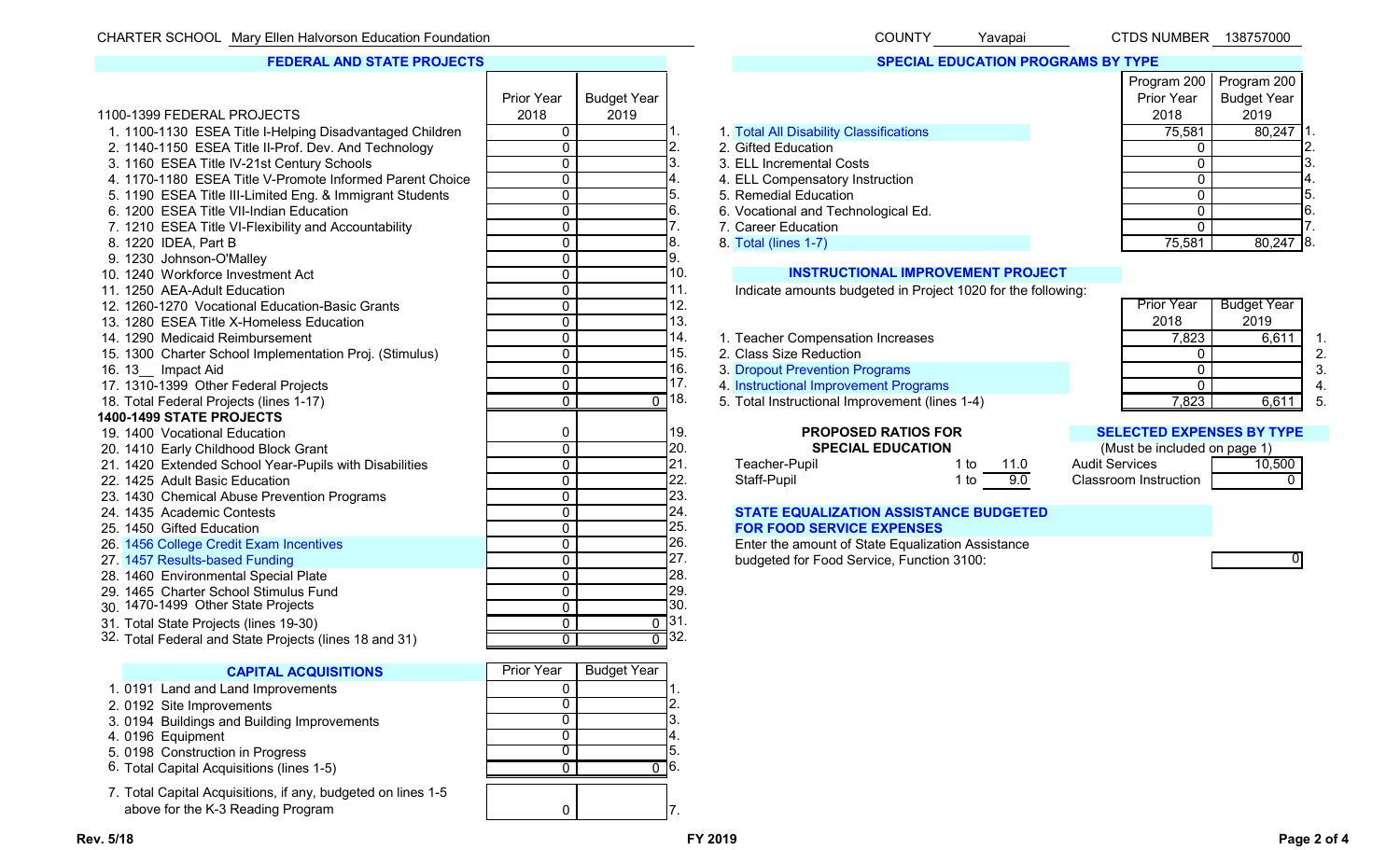|                                                           |     |          | Employee        | Purchased        |          |                   | Totals                  | %          |
|-----------------------------------------------------------|-----|----------|-----------------|------------------|----------|-------------------|-------------------------|------------|
| <b>Expenses</b>                                           |     | Salaries | <b>Benetits</b> | Services         | Supplies | <b>Prior Year</b> | <b>Budget Year</b>      | Increase/  |
| Classroom Site Project 1011 - Base Salary                 |     | 6100     | 6200            | 6300, 6400, 6500 | 6600     | 2018              | 2019                    | Decrease   |
| 100 Regular Education                                     |     |          |                 |                  |          |                   |                         |            |
| 1000 Instruction                                          |     | 19,743   | 3,779           |                  |          | 22,378            | 23,522                  | $5.1\%$ 1. |
| 2100 Support Services - Students                          |     |          |                 |                  |          | ᠊᠐                | U                       |            |
| 2200 Support Services - Instruction                       |     |          |                 |                  |          | ᠊᠐                |                         |            |
|                                                           |     |          |                 |                  |          |                   |                         |            |
| Program 100 Subtotal (lines 1-3)<br>200 Special Education |     | 19,743   | 3,779           |                  |          | 22,378            | 23,522                  | $5.1\%$ 4  |
| 1000 Instruction                                          |     |          |                 |                  |          | $\Omega$          | $\mathbf{0}$            |            |
|                                                           |     |          |                 |                  |          |                   |                         | b          |
| 2100 Support Services - Students                          |     |          |                 |                  |          | U                 | $\overline{\mathsf{U}}$ | $\prime$ . |
| 2200 Support Services - Instruction                       |     |          |                 |                  |          | ᠊ᡨ                | ᠊ᡨ                      |            |
| Program 200 Subtotal (lines 5-7)                          |     | 0        | ᠐               |                  |          | ᠊᠐                | ᠊᠐                      | ö.         |
| Other Programs (Specity)                                  |     |          |                 |                  |          |                   |                         |            |
| 1000 Instruction                                          |     |          |                 |                  |          | $\mathbf 0$       | $\mathbf 0$             | У.         |
| 2100 Support Services - Students                          | 10  |          |                 |                  |          | $\overline{0}$    | ᠊᠐                      | 10         |
| 2200 Support Services - Instruction                       | 11  |          |                 |                  |          | ᠊ण                | ᠊ᡨ                      | 11.        |
| Other Programs Subtotal (lines 9-11)                      | 12  | 0.       | ᡨ               |                  |          | $\mathsf{\sigma}$ | $\mathsf{o}$            | 12         |
| Total Expenses (lines 4, 8, and 12)                       | 13. | 19.743   | 3.779           |                  |          | 22,378            | 23,522                  | 5.1% 13    |
| Classroom Site Project 1012 - Performance Pay             |     |          |                 |                  |          |                   |                         |            |
| 100 Regular Education                                     |     |          |                 |                  |          |                   |                         |            |
| 1000 Instruction                                          | 14  | 39,384   | 7.484           |                  |          | 44,754            | 46,868                  | 4.7% 14    |
| 2100 Support Services - Students                          | 15  |          |                 |                  |          | U                 | $\Omega$                | כ ו־       |
| 2200 Support Services - Instruction                       | 16  |          |                 |                  |          | ᠊ᡨ                | ᠊ᡨ                      | 16         |
| Program 100 Subtotal (lines 14-16)                        | 17  | 39,384   | 7.484           |                  |          | 44,754            | 46,868                  | 4.7% 17    |
| 200 Special Education                                     |     |          |                 |                  |          |                   |                         |            |
|                                                           |     |          |                 |                  |          |                   |                         | 1୪,        |
| 1000 Instruction                                          | 18  |          |                 |                  |          | $\mathbf 0$       | $\mathbf 0$             |            |
| 2100 Support Services - Students                          | 19  |          |                 |                  |          | ᠊ᠣ                | ᠊ᡨ                      | 19         |
| 2200 Support Services - Instruction                       | 20  |          |                 |                  |          | ᠊᠐                | ᠊᠐                      | ZU.        |
| Program 200 Subtotal (lines 18-20)                        | 21  | 0.       | $\sigma$        |                  |          | U                 | $\mathsf{o}$            | 21.        |
| Other Programs (Specity)                                  |     |          |                 |                  |          |                   |                         |            |
| 1000 Instruction                                          | 22  |          |                 |                  |          | $\mathbf 0$       | $\Omega$                | ZZ         |
| 2100 Support Services - Students                          | 23  |          |                 |                  |          | U                 | $\sigma$                | 23         |
| 2200 Support Services - Instruction                       | 24  |          |                 |                  |          | ᠊ᠣ                | $\overline{\mathsf{U}}$ | 24         |
| Other Programs Subtotal (lines 22-24)                     | 25  | 0        | $\sigma$        |                  |          | ᠊᠐                | ᠊᠐                      | 25         |
| Total Expenses (lines 17, 21, and 25)                     | 26. | 39,384   | 7,484           |                  |          | 44,754            | 46,868                  | 4.7% 26    |
| Classroom Site Project 1013 - Other                       |     |          |                 |                  |          |                   |                         |            |
| 100 Regular Education                                     |     |          |                 |                  |          |                   |                         |            |
| 1000 Instruction                                          | 27  | 23,197   | 4,285           | 13,572           | 5,816    | 44,754            | 46,870                  | 4.7% 27    |
| 2100 Support Services - Students                          | 28  |          |                 |                  |          | U                 | 0.                      | 28         |
| 2200 Support Services - Instruction                       | 29  |          |                 |                  |          | ण                 | ᠊ᡨ                      | 29         |
| Program 100 Subtotal (lines 27-29)                        | 30  | 23,197   | 4,285           | 13,572           | 5,816    | 44,754            | 46,870                  | 4.7% 30    |
| 200 Special Education                                     |     |          |                 |                  |          |                   |                         |            |
| 1000 Instruction                                          | 31  |          |                 |                  |          | $\mathbf 0$       | $\mathbf{0}$            | 31.        |
| 2100 Support Services - Students                          | 32  |          |                 |                  |          | 0                 | $\overline{0}$          | 32         |
| 2200 Support Services - Instruction                       | 33  |          |                 |                  |          | ᠊᠐                | $\sigma$                | 33         |
| Program 200 Subtotal (lines 31-33)                        | 34  | $0^-$    | ᠊᠐              | ᠐                | U        | $\sigma$          | $\sigma$                | 34         |
| 530 Dropout Prevention Programs                           |     |          |                 |                  |          |                   |                         |            |
| 1000 Instruction                                          | 35. |          |                 |                  |          | $\mathbf 0$       | $\overline{0}$          | 35         |
| <b>Other Programs (Specify)</b>                           |     |          |                 |                  |          |                   |                         |            |
| 1000 Instruction                                          | 36  |          |                 |                  |          | $\mathbf 0$       | $\mathbf 0$             | 36         |
|                                                           |     |          |                 |                  |          |                   |                         |            |
| 2100, 2200 Support Services - Students/Instruction        | 37  |          |                 |                  |          | $\overline{0}$    | ᠊᠐                      | 37         |
| Other Programs Subtotal (lines 36-37)                     | 38  |          | 0               | $\sigma$         | $^{(1)}$ | U                 | $\sigma$                | 38         |
| Total Expenses (lines 30, 34, 35, and 38)                 | 39  | 23,197   | 4,285           | 13,572           | 5,816    | 44,754            | 46,870                  | 4.7% 39    |
| Total Classroom Site Projects (lines 13, 26, and 39)      | 40. | 82,324   | 15,548          | 13,572           | 5,816    | 111,886           | 117,260                 | 4.8% 40    |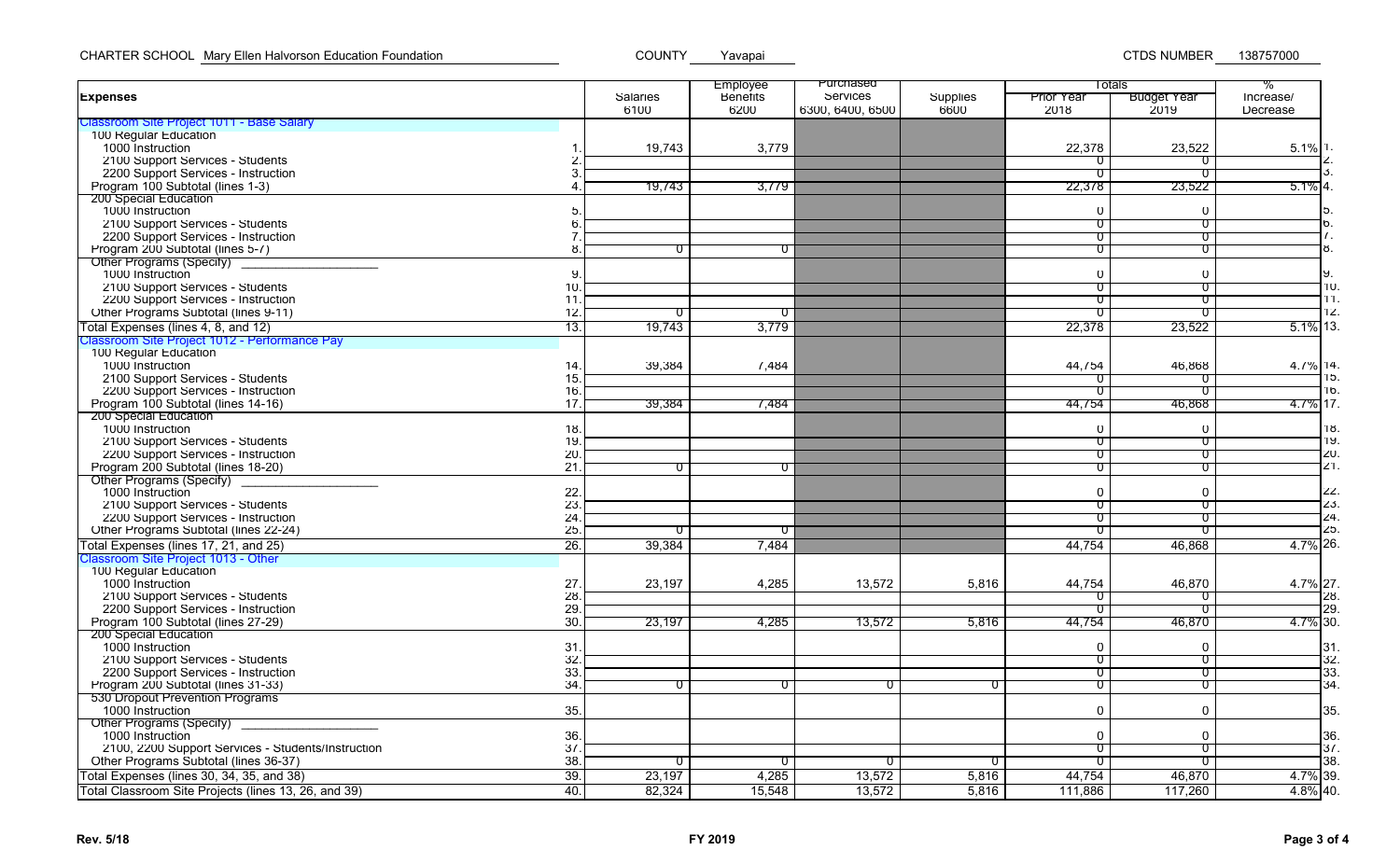## CHARTER SCHOOL COUNTY CTDS NUMBER Mary Ellen Halvorson Education Foundation Yavapai 138757000

|                                                    |     | Number of |               |                 |                 | Purchased   |          |          |                   | <b>Totals</b>      |                 |
|----------------------------------------------------|-----|-----------|---------------|-----------------|-----------------|-------------|----------|----------|-------------------|--------------------|-----------------|
|                                                    |     |           | Personnel     |                 | Employee        | Services    |          |          |                   |                    | $\%$            |
| <b>Expenses</b>                                    |     | Prior     | <b>Budget</b> | <b>Salaries</b> | <b>Benefits</b> | 6300, 6400, | Supplies | Other    | <b>Prior Year</b> | <b>Budget Year</b> | Increase/       |
|                                                    |     | Year      | Year          | 6100            | 6200            | 6500        | 6600     | 6800     | 2018              | 2019               | Decrease        |
| <b>Structured English Immersion Project - 1071</b> |     |           |               |                 |                 |             |          |          |                   |                    |                 |
| 260 Special Education-ELL Incremental Costs        |     |           |               |                 |                 |             |          |          |                   |                    |                 |
| 1000 Instruction                                   |     | 0.00      |               |                 |                 |             |          |          | 0                 | 0                  |                 |
| <b>Support Services</b>                            |     |           |               |                 |                 |             |          |          |                   |                    |                 |
| 2100 Students                                      | 2.  | 0.00      |               |                 |                 |             |          |          | 0                 | $\Omega$           | ۷.              |
| 2200 Instruction                                   |     | 0.00      |               |                 |                 |             |          |          | 0                 |                    |                 |
| 2300 General Administration                        |     | 0.00      |               |                 |                 |             |          |          |                   |                    |                 |
| 2400 School Administration                         | 5   | 0.00      |               |                 |                 |             |          |          | 0                 |                    |                 |
| 2500 Central Services                              | 6.  | 0.00      |               |                 |                 |             |          |          |                   |                    |                 |
| 2600 Operation & Maintenance of Plant              |     | 0.00      |               |                 |                 |             |          |          | 0                 |                    |                 |
| 2900 Other Support Services                        | 8   | 0.00      |               |                 |                 |             |          |          |                   |                    |                 |
| Program 260 Subtotal (lines 1-8)                   | 9   | 0.00      | 0.00          | $\Omega$        |                 |             | $\Omega$ | 0        | 0                 |                    |                 |
| 430 Pupil Transportation-ELL Incremental Costs     |     |           |               |                 |                 |             |          |          |                   |                    |                 |
| <b>Support Services</b>                            |     |           |               |                 |                 |             |          |          |                   |                    |                 |
| 2700 Student Transportation                        | 10. | 0.00      |               |                 |                 |             |          |          | 0                 | C                  | 10 <sub>1</sub> |
| Total Expenses (lines 9 and 10)                    | 11. | 0.00      | 0.00          | $\mathbf{0}$    | 0               | $\Omega$    | $\Omega$ | $\Omega$ | 0                 | $\Omega$           |                 |

|                                                       |             | Number of     |          |                 | Purchased   |          |             |                   | Totals             |           |
|-------------------------------------------------------|-------------|---------------|----------|-----------------|-------------|----------|-------------|-------------------|--------------------|-----------|
|                                                       |             | Personnel     |          | Employee        | Services    |          |             |                   |                    | %         |
| <b>Expenses</b>                                       | Prior       | <b>Budget</b> | Salaries | <b>Benefits</b> | 6300, 6400, | Supplies | Other       | <b>Prior Year</b> | <b>Budget Year</b> | Increase/ |
|                                                       | Year        | Year          | 6100     | 6200            | 6500        | 6600     | 6800        | 2018              | 2019               | Decrease  |
| <b>Compensatory Instruction Project - 1072</b>        |             |               |          |                 |             |          |             |                   |                    |           |
| 265 Special Education-ELL Compensatory Instruction    |             |               |          |                 |             |          |             |                   |                    |           |
| 1000 Instruction                                      | 12.<br>0.00 |               |          |                 |             |          |             | 0                 | 0                  | 12.       |
| <b>Support Services</b>                               |             |               |          |                 |             |          |             |                   |                    |           |
| 2100 Students                                         | 13.<br>0.00 |               |          |                 |             |          |             |                   |                    | 13.       |
| 2200 Instruction                                      | 0.00<br>14. |               |          |                 |             |          |             | $\Omega$          |                    | 14.       |
| 2300 General Administration                           | 0.00<br>15. |               |          |                 |             |          |             |                   |                    | 15.       |
| 2400 School Administration                            | 0.00<br>16. |               |          |                 |             |          |             |                   |                    | 16.       |
| 2500 Central Services                                 | 17.<br>0.00 |               |          |                 |             |          |             |                   |                    | 17.       |
| 2600 Operation & Maintenance of Plant                 | 0.00<br>18. |               |          |                 |             |          |             |                   |                    | 18.       |
| 2900 Other Support Services                           | 0.00<br>19. |               |          |                 |             |          |             |                   |                    | 19.       |
| Program 265 Subtotal (lines 12-19)                    | 0.00<br>20. | 0.00          | 0        | $\Omega$        |             | 0        | $\mathbf 0$ | 0                 |                    | 20.       |
| 435 Pupil Transportation-ELL Compensatory Instruction |             |               |          |                 |             |          |             |                   |                    |           |
| <b>Support Services</b>                               |             |               |          |                 |             |          |             |                   |                    |           |
| 2700 Student Transportation                           | 0.00<br>21. |               |          |                 |             |          |             |                   | 0                  | 21.       |
| Total Expenses (lines 20 and 21)                      | 22.<br>0.00 | 0.00          | 0        | ∩               | O           | 0        | $\Omega$    | $\Omega$          |                    | 22.       |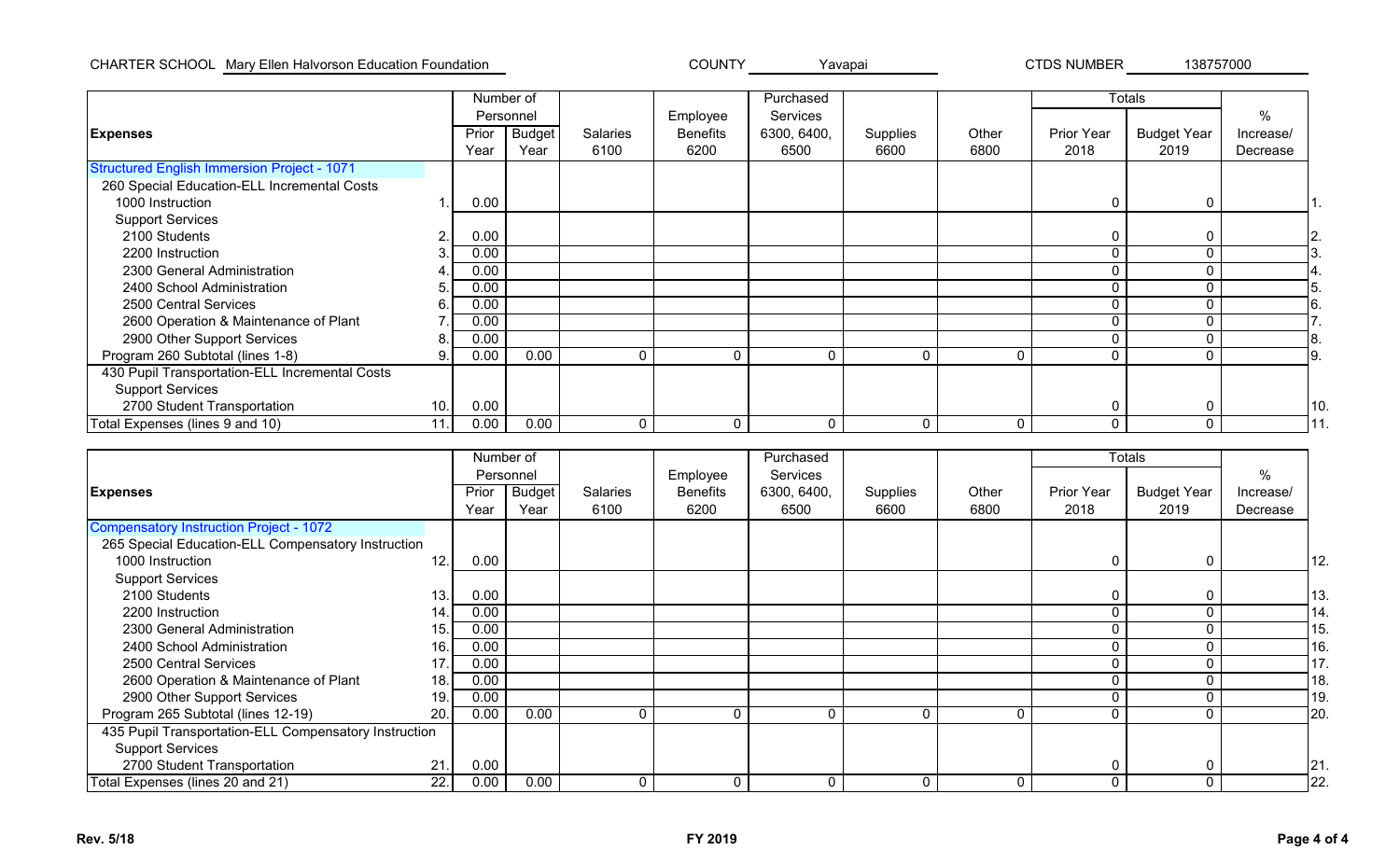## **FY 2019 SUMMARY OF CHARTER SCHOOL PROPOSED BUDGET**

# CTDS Number 138757000

| 1000 SCHOOLWIDE PROJECT                        |                   | Totals             | %         | The budget of Mary Ellen Halvorson Education Foundation (d.b.a. Tri-city College Prep High Sc |                               |                    |                    |                          |
|------------------------------------------------|-------------------|--------------------|-----------|-----------------------------------------------------------------------------------------------|-------------------------------|--------------------|--------------------|--------------------------|
|                                                | <b>Prior Year</b> | <b>Budget Year</b> | Increase/ | for fiscal year 2019 was officially proposed by the Governing Board on June 06, 2018. The com |                               |                    |                    |                          |
| 100 Regular Education                          | 2018              | 2019               | Decrease  |                                                                                               |                               |                    |                    |                          |
| 1000 Instruction                               | 1,232,737         | 1,312,831          | 6.5%      | budget may be reviewed by contacting Jayne Michaelson at 9287770403 or                        |                               |                    |                    |                          |
| <b>Support Services</b>                        |                   |                    |           |                                                                                               | jmichaelson@tricityprep.org.  |                    |                    |                          |
| 2100 Students                                  | 0                 | 15,630             |           |                                                                                               |                               |                    |                    |                          |
| 2200 Instruction                               | $\Omega$          | $\Omega$           |           |                                                                                               |                               | <b>Totals</b>      |                    | $\overline{\frac{9}{6}}$ |
| 2300 General Administration                    | 29,160            | 32,033             | 9.9%      | <b>SPECIAL EDUCATION PROGRAMS</b>                                                             |                               | <b>Prior Year</b>  | <b>Budget Year</b> | Increa                   |
| 2400 School Administration                     | 97,588            | 112,792            | 15.6%     |                                                                                               |                               | 2018               | 2019               | Decre                    |
| 2500 Central Services                          | 80,066            | 58,359             | $-27.1%$  | <b>Total All Disability Classifications</b>                                                   |                               | 75,581             | 80,247             |                          |
| 2600 Operation & Maintenance of Plant          | 60,002            | 94,754             | 57.9%     | <b>Gifted Education</b>                                                                       |                               | $\Omega$           | $\Omega$           |                          |
| 2900 Other Support Services                    | 0                 | $\mathbf 0$        |           | <b>ELL Incremental Costs</b>                                                                  |                               | $\Omega$           | $\Omega$           |                          |
| 3000 Operation of Noninstructional Services    | 0                 | $\mathbf 0$        |           | <b>ELL Compensatory Instruction</b>                                                           |                               | 0                  | $\mathbf{0}$       |                          |
| 4000 Facilities Acquisition & Construction     | $\overline{0}$    | $\overline{0}$     |           | <b>Remedial Education</b>                                                                     |                               | $\Omega$           | $\overline{0}$     |                          |
| 5000 Debt Service                              | $\mathbf 0$       | $\mathbf 0$        |           | Vocational and Technological Ed.                                                              |                               | $\mathbf 0$        | $\mathbf{0}$       |                          |
| 610 School-Sponsored Cocurricular Activities   | 4,200             | 3,420              | $-18.6%$  | <b>Career Education</b>                                                                       |                               | $\mathbf 0$        | $\Omega$           |                          |
| 620 School-Sponsored Athletics                 | 2,300             | 1,800              | $-21.7%$  | Total                                                                                         |                               | 75,581             | 80,247             |                          |
| 630, 700, 800, 900 Other Programs              | $\Omega$          | $\Omega$           |           |                                                                                               |                               |                    |                    |                          |
| <b>Regular Education Subtotal</b>              | 1,506,053         | 1,631,619          | 8.3%      |                                                                                               | <b>EXPENSES BY PROJECT</b>    |                    |                    |                          |
| 200 Special Education                          |                   |                    |           |                                                                                               |                               | <b>Totals</b>      | $\frac{8}{6}$      |                          |
| 1000 Instruction                               | 46,657            | 38,920             | $-16.6%$  |                                                                                               | <b>Prior Year</b>             | <b>Budget Year</b> | Increase/          |                          |
| <b>Support Services</b>                        |                   |                    |           |                                                                                               | 2018                          | 2019               | Decrease           |                          |
| 2100 Students                                  | 23,502            | 35,246             | 50.0%     | Schoolwide                                                                                    | 1,581,634                     | 1,711,866          | 8.2%               |                          |
| 2200 Instruction                               | 0                 | $\Omega$           |           | <b>Classroom Site Projects</b>                                                                | 111,886                       | 117,260            | 4.8%               |                          |
| 2300 General Administration                    | 570               | 654                | 14.7%     | <b>Instructional Improvement</b>                                                              | 0                             | 6,611              |                    |                          |
| 2400 School Administration                     | 1,993             | 2,302              | 15.5%     | <b>ELL Structured English Immersion</b>                                                       | 0                             |                    |                    |                          |
| 2500 Central Services                          | 1,634             | 1,191              | $-27.1%$  | <b>ELL Compensatory Instruction</b>                                                           | $\mathbf{0}$                  | $\Omega$           |                    |                          |
| 2600 Operation & Maintenance of Plant          | 1,225             | 1,934              | 57.9%     | <b>Federal Projects</b>                                                                       | $\mathbf{0}$                  | $\mathbf 0$        |                    |                          |
| 2900 Other Support Services                    | 0                 | $\mathbf 0$        |           | <b>State Projects</b>                                                                         | $\mathbf{0}$                  | $\mathbf 0$        |                    |                          |
| 3000 Operation of Noninstructional Services    | $\overline{0}$    | $\overline{0}$     |           | <b>Capital Acquisitions</b>                                                                   | $\mathbf{0}$                  | $\Omega$           |                    |                          |
| 4000 Facilities Acquisition & Construction     | $\overline{0}$    | $\overline{0}$     |           | <b>Total Expenses</b>                                                                         | 1,693,520                     | 1,835,737          | 8.4%               |                          |
| 5000 Debt Service                              | $\Omega$          | $\mathbf 0$        |           |                                                                                               |                               |                    |                    |                          |
| <b>Special Education Subtotal</b>              | 75,581            | 80,247             | 6.2%      |                                                                                               | <b>AVERAGE TEACHER SALARY</b> |                    |                    |                          |
| 400 Pupil Transportation                       | 0                 | 0                  |           | Average salary of all teachers employed in the budget year 2019                               |                               |                    | 39,634             |                          |
| 530 Dropout Prevention Programs                | $\overline{0}$    | $\overline{0}$     |           | Average salary of all teachers employed in the prior year 2018                                |                               |                    | 36,362             |                          |
| 540 Joint Career & Tech. Ed. & Voc. Ed. Center | $\overline{0}$    | $\overline{0}$     |           | Increase in average teacher salary from the prior year 2018                                   |                               |                    | 3,272              |                          |
| 550 K-3 Reading                                | $\overline{0}$    | $\overline{0}$     |           | Percentage increase                                                                           |                               |                    | 9.0%               |                          |
| Total                                          | 1,581,634         | 1,711,866          | 8.2%      |                                                                                               |                               |                    |                    |                          |

The budget of Mary Ellen Halvorson Education Foundation (d.b.a. Tri-city College Prep High School) for fiscal year 2019 was officially proposed by the Governing Board on June 06, 2018. The complete budget may be reviewed by contacting Jayne Michaelson at 9287770403 or jmichaelson@tricityprep.org.

| 2200 Instruction                             |        |        |          |                                             |                   | <b>Totals</b>      |            |
|----------------------------------------------|--------|--------|----------|---------------------------------------------|-------------------|--------------------|------------|
| 2300 General Administration                  | 29,160 | 32,033 | $9.9\%$  | <b>SPECIAL EDUCATION PROGRAMS</b>           | <b>Prior Year</b> | <b>Budget Year</b> | Increase/  |
| 2400 School Administration                   | 97,588 | 12,792 | 15.6%    |                                             | 2018              | 2019               | Decrease I |
| 2500 Central Services                        | 80,066 | 58,359 | $-27.1%$ | <b>Total All Disability Classifications</b> | 75,581            | 80,247             | 6.2%       |
| 2600 Operation & Maintenance of Plant        | 60,002 | 94,754 | 57.9%    | Gifted Education                            |                   |                    |            |
| 2900 Other Support Services                  |        |        |          | <b>IELL Incremental Costs</b>               |                   |                    |            |
| 3000 Operation of Noninstructional Services  |        |        |          | <b>ELL Compensatory Instruction</b>         |                   |                    |            |
| 4000 Facilities Acquisition & Construction   |        |        |          | <b>Remedial Education</b>                   |                   |                    |            |
| 5000 Debt Service                            |        |        |          | Vocational and Technological Ed.            |                   |                    |            |
| 610 School-Sponsored Cocurricular Activities | 4.200  | 3,420  | $-18.6%$ | Career Education                            |                   |                    |            |
| 620 School-Sponsored Athletics               | 2,300  | 800,۱  | $-21.7%$ | Total                                       | 75,581            | 80,247             | 6.2%       |
|                                              |        |        |          |                                             |                   |                    |            |

| <b>EXPENSES BY PROJECT</b>              |                   |                    |               |  |
|-----------------------------------------|-------------------|--------------------|---------------|--|
|                                         |                   | <b>Totals</b>      | $\frac{0}{0}$ |  |
|                                         | <b>Prior Year</b> | <b>Budget Year</b> | Increase/     |  |
|                                         | 2018              | 2019               | Decrease      |  |
| Schoolwide                              | 1,581,634         | 1,711,866          | 8.2%          |  |
| <b>Classroom Site Projects</b>          | 111,886           | 117,260            | 4.8%          |  |
| <b>Instructional Improvement</b>        | 0                 | 6,611              |               |  |
| <b>ELL Structured English Immersion</b> | 0                 | 0                  |               |  |
| <b>ELL Compensatory Instruction</b>     | 0                 | 0                  |               |  |
| <b>Federal Projects</b>                 | 0                 | 0                  |               |  |
| <b>State Projects</b>                   | 0                 | 0                  |               |  |
| <b>Capital Acquisitions</b>             | 0                 | 0                  |               |  |
| <b>Total Expenses</b>                   | 1,693,520         | 1,835,737          | 8.4%          |  |

| <b>AVERAGE TEACHER SALARY</b>                                   |         |
|-----------------------------------------------------------------|---------|
| Average salary of all teachers employed in the budget year 2019 | 39.634  |
| Average salary of all teachers employed in the prior year 2018  | 36.362  |
| Increase in average teacher salary from the prior year 2018     | 3.272   |
| Percentage increase                                             | $9.0\%$ |

Comments on Average Salary Calculation (Optional):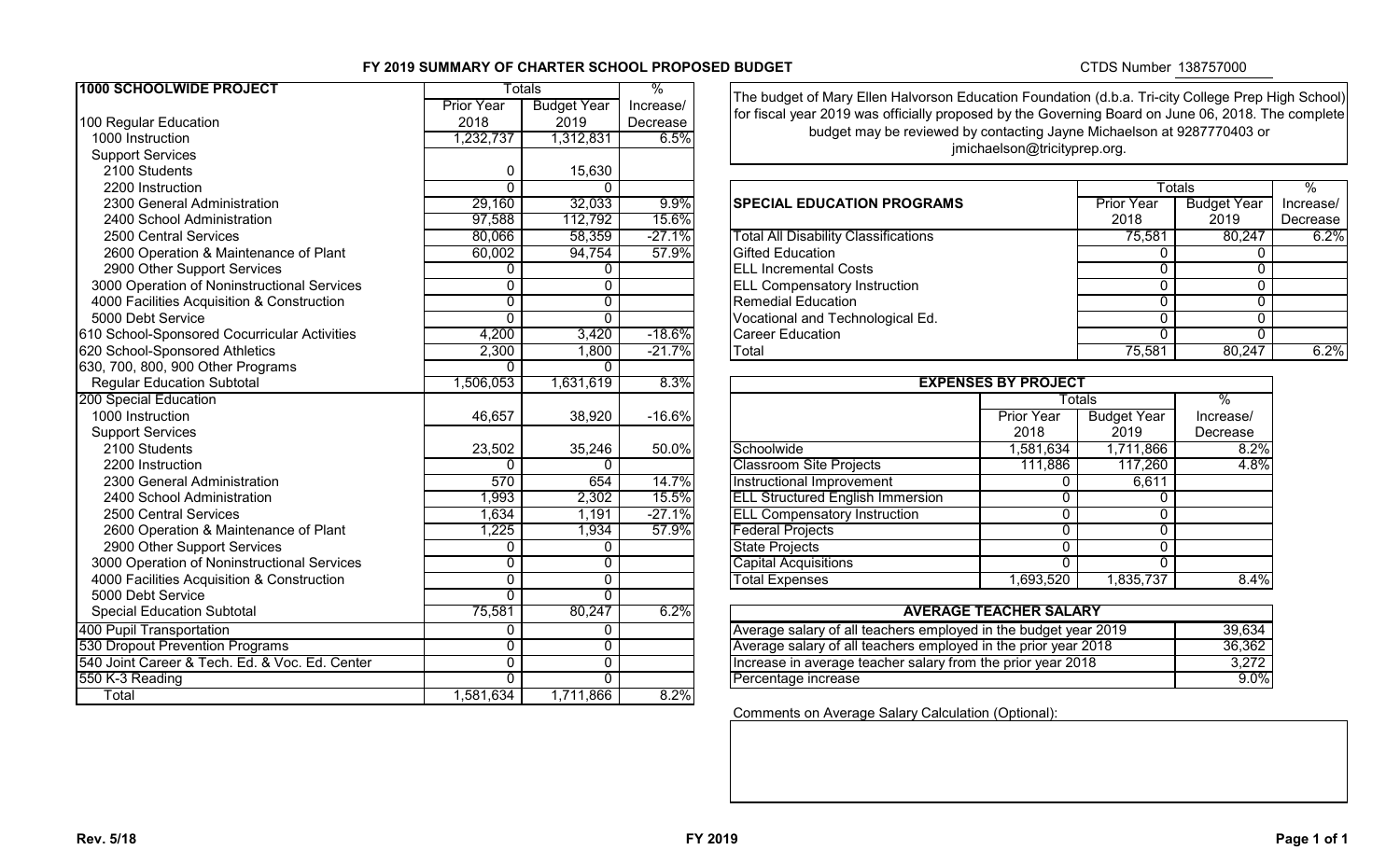| Page                                  | Reference                   | <b>Instruction</b>                                                                                                                                                                                                                                                                                                                                                                                                                                                                                                                                                                                                                                                                                                                                                                                                                                                                                                             |
|---------------------------------------|-----------------------------|--------------------------------------------------------------------------------------------------------------------------------------------------------------------------------------------------------------------------------------------------------------------------------------------------------------------------------------------------------------------------------------------------------------------------------------------------------------------------------------------------------------------------------------------------------------------------------------------------------------------------------------------------------------------------------------------------------------------------------------------------------------------------------------------------------------------------------------------------------------------------------------------------------------------------------|
| <b>Cover</b>                          | General                     | These instructions are provided to help charter schools prepare the expenditure budget. Within the forms, blue<br>font and light blue highlights indicate that an instruction is linked to that specific line. An instructions button has<br>also been provided that links to any general instructions or to the first instruction for a page. The forms have<br>been set to print without "objects" so that the instructions buttons do not print.                                                                                                                                                                                                                                                                                                                                                                                                                                                                            |
|                                       |                             | The cells in the prior year columns on the budget forms contain formulas that will bring forward budget<br>amounts from the FY 2018 budget forms. However, the cells have not been protected so users may also enter<br>the information manually. To bring forward amounts automatically, the most recently revised FY 2018 budget<br>must be saved as budget18.xls in the C:\CSFORMS folder. If the file is not named budget18.xls, the formulas<br>will not function properly. Excel will ask the user to update information when the budget19.xls file is opened.<br>Users should review amounts reported in the prior year column to ensure they agree to the school's most<br>recently revised FY 2018 budget.                                                                                                                                                                                                            |
| Cover                                 | <b>CTDS Number</b>          | This cell will only accept entries of 9 digits. Do not include any slashes, dashes, etc. Enter the school's CTD<br>number plus 3 zeros.                                                                                                                                                                                                                                                                                                                                                                                                                                                                                                                                                                                                                                                                                                                                                                                        |
| Cover                                 | Version                     | The version of the budget being submitted on the cover page is formatted with a drop down menu. Select the<br>appropriate choice from the menu: Proposed, Adopted, or Revised (including the revision number). Only<br>choices in the menu may be entered in the cell.                                                                                                                                                                                                                                                                                                                                                                                                                                                                                                                                                                                                                                                         |
|                                       |                             | All information on the cover page must be completed/updated when the proposed, adopted, or revised budget<br>is printed out for the Governing Board to sign. All information, excluding the Revenue information, must also<br>be updated when the budget is revised.                                                                                                                                                                                                                                                                                                                                                                                                                                                                                                                                                                                                                                                           |
| Cover                                 | <b>Estimated Revenues</b>   | Estimated revenues by source for FY 2019 should be based on the best information available at the time the<br>budget is prepared. Estimated revenues may be more or less than estimated expenses.                                                                                                                                                                                                                                                                                                                                                                                                                                                                                                                                                                                                                                                                                                                              |
| Cover                                 |                             | Average Teacher Salary In accordance with A.R.S. §15-189.05, as added by Laws 2018, Ch. 285, §3, a school's budget shall include<br>the prominent display of the average salary of all teachers employed by the school for the budget and prior<br>years, and the increase in the average salary of all teachers employed by the school for the budget year<br>reported in dollars and percentage. Schools must also prominently post this information on their website home<br>page separately from its budget. The Law does not provide a definition of a teacher. Each charter should be<br>consistent in the type of salary information included in this table from year to year. An optional comment box is<br>available to provide any additional detail regarding the average teacher salary calculation. Schools should<br>revise the average teacher salary information anytime a revised budget is submitted to ADE. |
| <b>Charter</b><br><b>Contact Info</b> | <b>Charter Contact Info</b> | Fill in the contact information for all positions listed on this tab. If any of the positions do not exist at your<br>school, please fill in the appropriate person to contact related to that topic.                                                                                                                                                                                                                                                                                                                                                                                                                                                                                                                                                                                                                                                                                                                          |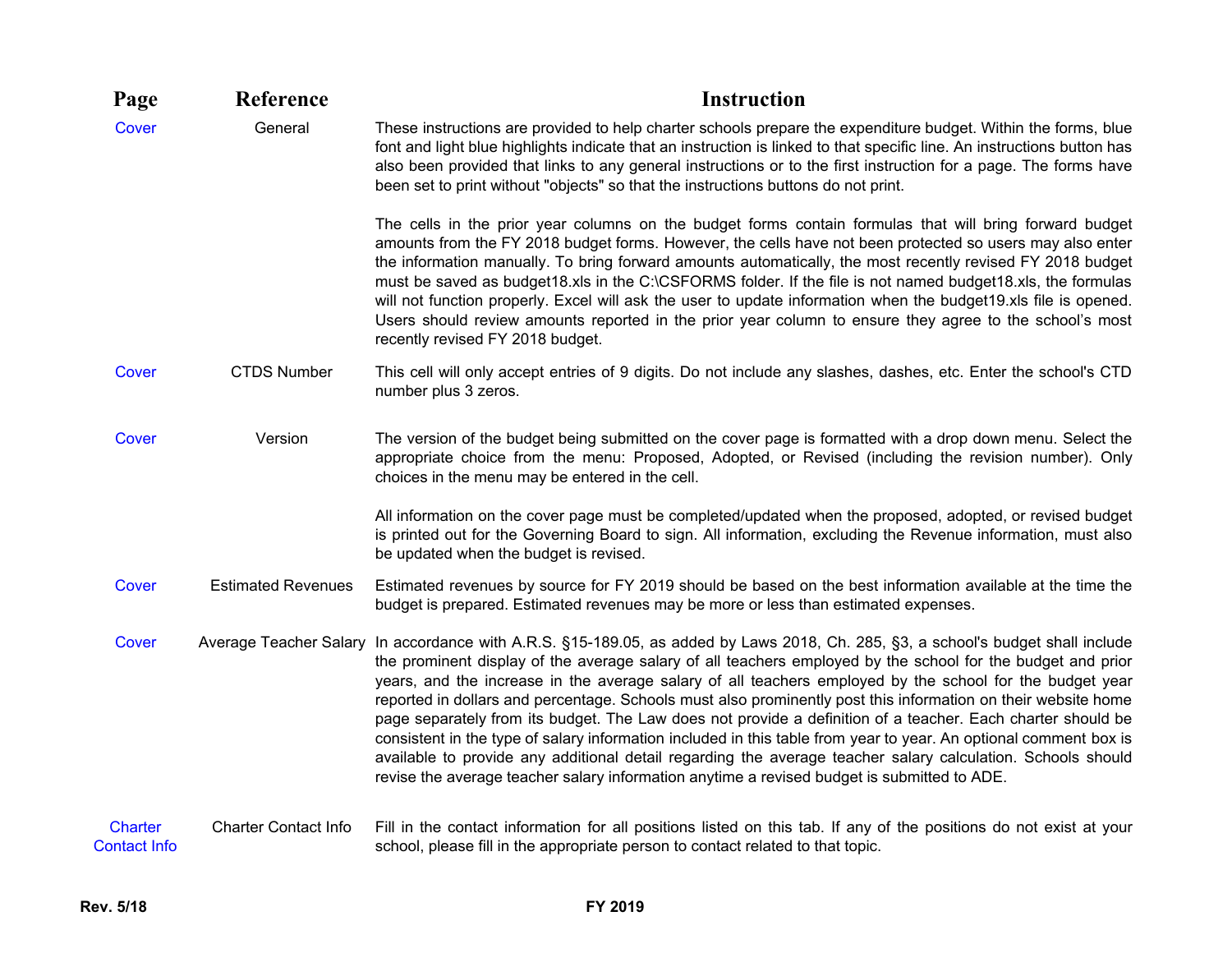| Page           | Reference                                     | <b>Instruction</b>                                                                                                                                                                                                                                                                                                                                                                                                                                                                                                                                                         |
|----------------|-----------------------------------------------|----------------------------------------------------------------------------------------------------------------------------------------------------------------------------------------------------------------------------------------------------------------------------------------------------------------------------------------------------------------------------------------------------------------------------------------------------------------------------------------------------------------------------------------------------------------------------|
| 1              | General                                       | Depreciation expense should not be reported on the budget forms. In addition, purchases of capital assets<br>(land and land improvements, site improvements, buildings and building improvements, equipment, and<br>construction in progress) should not be reported in the budget forms except in the Capital Acquisitions section<br>of page 2.                                                                                                                                                                                                                          |
| 1              | Program 200                                   | Schools with known special education students and programs at the time of budget adoption should budget for<br>expenses in program code 200. Also, budgeted special education expenses in program code 200 should be<br>allocated by program type on page 2. Total budgeted expenses on line 27 should equal total Special<br>Education Programs By Type on page 2, line 8.                                                                                                                                                                                                |
| 1              | Program 550                                   | Schools should budget for K-3 Reading Program expenses in program code 550. The State Board of<br>Education must give approval to a school before any portion of the monies generated by the K-3 reading<br>support level weight may be distributed to the school. A.R.S. §15-211. Contact ADE's Move on When Reading<br>program area with questions concerning the K-3 Reading plan requirement and approval status at:                                                                                                                                                   |
|                |                                               | http://www.azed.gov/mowr/                                                                                                                                                                                                                                                                                                                                                                                                                                                                                                                                                  |
| 1              | <b>Federal and State</b><br>Projects, Line 37 | The total of federal and state project expenses (project codes 1100 through 1499 from page 2) should be<br>included on line 37. Schools should not include federal and state project expenses with other school wide<br>project expenses on lines 1 through 36.                                                                                                                                                                                                                                                                                                            |
| 1              | <b>Employee Benefits</b>                      | Schools participating in the Arizona State Retirement System should budget in object code 6200 at the rate of<br>11.64% for retirement contributions and 0.16% for long term disability contributions for covered positions. For<br>positions subject to the Alternate Contribution Rate, schools should budget at the rate of 10.53%.                                                                                                                                                                                                                                     |
| $\overline{2}$ | <b>Federal and State</b><br>Projects          | Separate accountability is required for each federal and state project. Therefore, charter schools should<br>estimate the expenses for each federal or state project in which the school participates. The totals on line 32<br>should agree with the total columns for federal and state projects on line 37 of page 1. A.R.S §15-1261<br>requires charter schools to establish an E-rate Project to account for any E-rate funding received by the<br>school. Monies budgeted for the E-rate Project should be included within the Other Federal Projects on line<br>17. |
| $\overline{2}$ | College Credit Exam<br>Incentives             | Schools that receive monies from the college credit by examination incentive program per A.R.S §15-249.06,<br>should deposit them in Project 1456-College Credit Exam Incentives. At least 50% of the bonus monies<br>received from this program must be distributed to the classroom teacher for each student who passes a<br>qualifying exam. The remainder of any bonus monies received from this program may be used for teacher<br>professional development or student instructional support or materials.                                                            |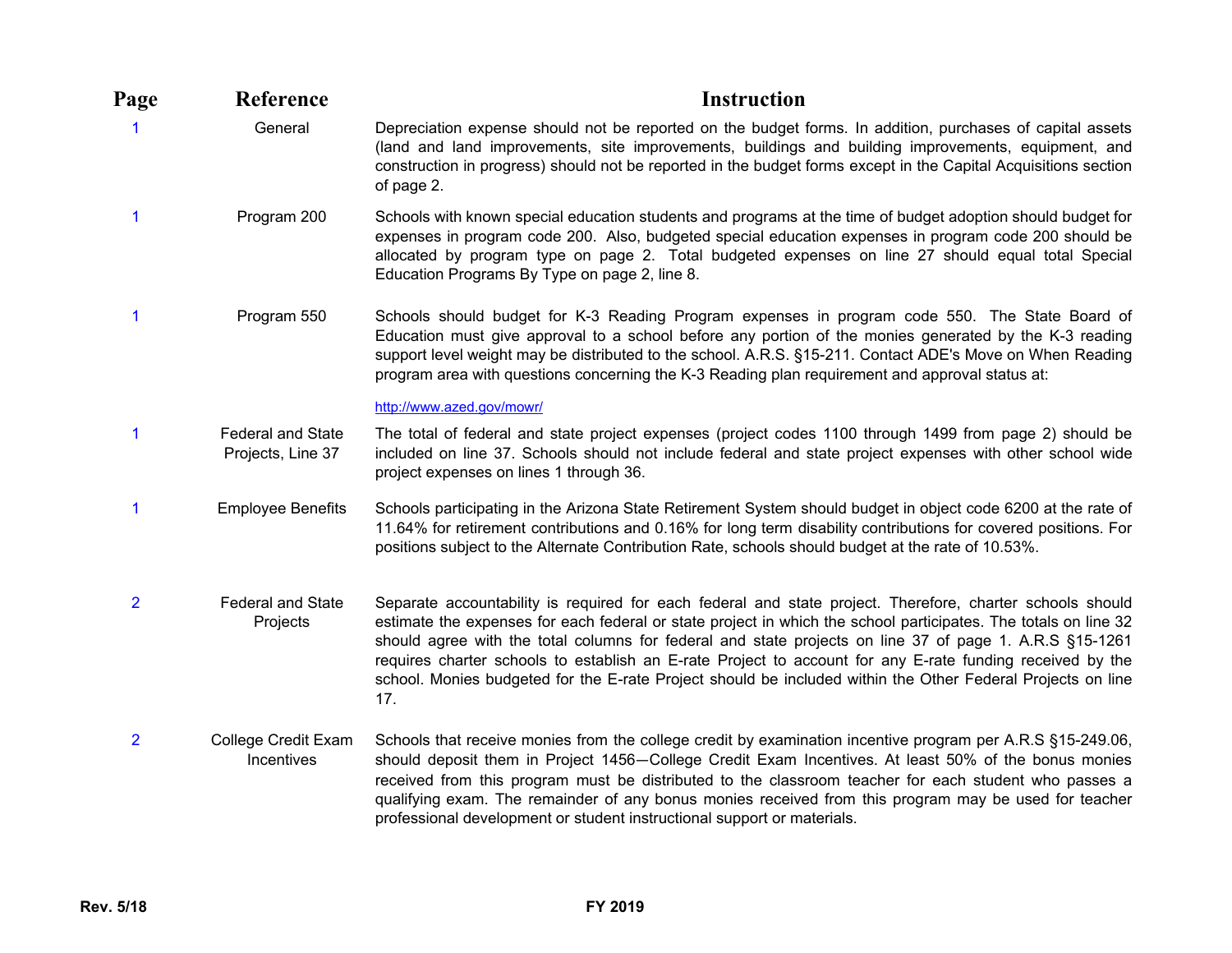| Page           | Reference                                               | <b>Instruction</b>                                                                                                                                                                                                                                                                                                                                                                                                                                                                                                                                                                                                                                                                                                                                                                                                                                                                                                                                                                                            |
|----------------|---------------------------------------------------------|---------------------------------------------------------------------------------------------------------------------------------------------------------------------------------------------------------------------------------------------------------------------------------------------------------------------------------------------------------------------------------------------------------------------------------------------------------------------------------------------------------------------------------------------------------------------------------------------------------------------------------------------------------------------------------------------------------------------------------------------------------------------------------------------------------------------------------------------------------------------------------------------------------------------------------------------------------------------------------------------------------------|
| $\overline{2}$ | <b>Results-based Funding</b>                            | Schools that receive monies from the Results-based Funding Project per A.R.S §15-249.08 should deposit<br>them in Project 1457—Results-based Funding. Monies received must be allocated directly to enhance, expand<br>or replicate the school site that generated the results-based funding and should not supplant monies budgeted<br>or received from any other source that are generally provided to that school. The majority of the monies<br>received must be used for teacher salaries, to hire teachers and to provide for teacher professional<br>development. A portion of the monies received may be used for the expansion and replication of that school<br>site as a quality school model. The monies must be used to sustain and replicate results, to serve more<br>students on a waiting list at a school with a letter grade designation of A or B and to increase salaries for<br>teachers, other classroom staff and school leaders closing the achievement gap in high-poverty schools. |
| $\overline{2}$ | <b>Capital Acquisitions</b>                             | Enter the increase in the capital asset accounts (land and land improvements, site improvements, buildings<br>and building improvements, equipment, and construction in progress) for assets to be acquired by purchase,<br>lease purchase, or construction.                                                                                                                                                                                                                                                                                                                                                                                                                                                                                                                                                                                                                                                                                                                                                  |
|                |                                                         | If the school budgets for capital acquisitions related to the K-3 Reading Program, the increase in the capital<br>asset accounts for those acquisitions should be included by asset type on lines 1 through 5. The total of all<br>capital acquisitions for the K-3 Reading Program should also be reported on line 7.                                                                                                                                                                                                                                                                                                                                                                                                                                                                                                                                                                                                                                                                                        |
| $\overline{2}$ | <b>Special Education</b><br>Programs by Type            | Schools budgeting for special education expenses in program code 200 on page 1, lines 16-26 should report<br>amounts allocated by program type on page 2. Supporting documentation should be retained for the allocation<br>of expenses budgeted for individual special education programs.                                                                                                                                                                                                                                                                                                                                                                                                                                                                                                                                                                                                                                                                                                                   |
| $\overline{2}$ | <b>Special Education</b><br>Programs by Type, Line      | Schools should budget total expenses for the disability classifications defined in A.R.S. §15-761.                                                                                                                                                                                                                                                                                                                                                                                                                                                                                                                                                                                                                                                                                                                                                                                                                                                                                                            |
| $\overline{2}$ | <b>Special Education</b><br>Programs by Type, Line<br>8 | Program 200 Prior Year and Program 200 Budget Year column totals should equal line 27 on pg. 1.                                                                                                                                                                                                                                                                                                                                                                                                                                                                                                                                                                                                                                                                                                                                                                                                                                                                                                               |
| $\overline{2}$ |                                                         | Selected Expenses by Audit services expense should be the total audit costs to be incurred during the budget year.                                                                                                                                                                                                                                                                                                                                                                                                                                                                                                                                                                                                                                                                                                                                                                                                                                                                                            |
|                | <b>Type</b>                                             | Classroom instruction expenses should be the total of expenses budgeted in function code 1000 for program<br>codes 100, 200 and 500 for the budget year.                                                                                                                                                                                                                                                                                                                                                                                                                                                                                                                                                                                                                                                                                                                                                                                                                                                      |